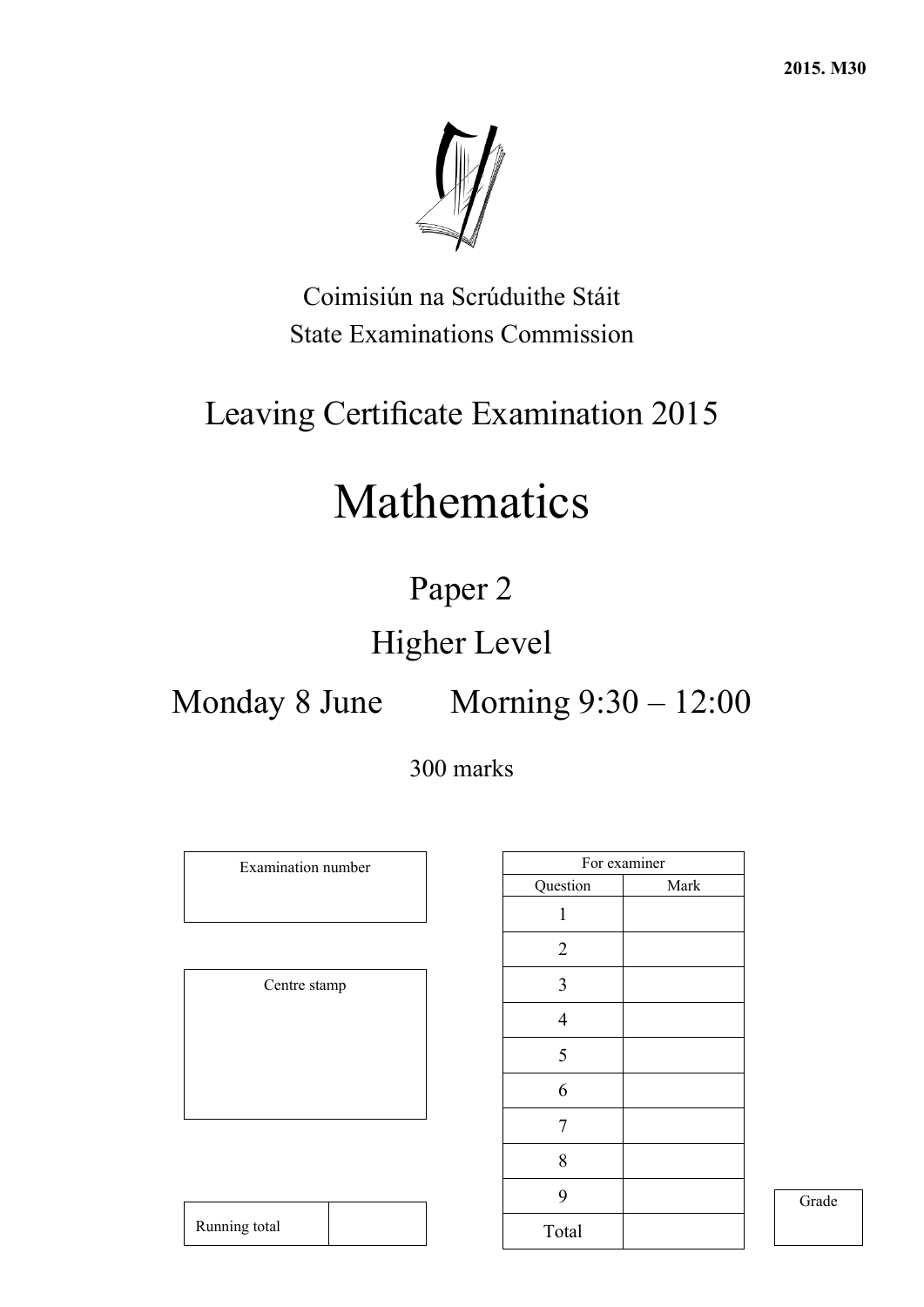### **Instructions**

There are **two** sections in this examination paper.

| Section A        | Concepts and Skills       | 150 marks | 6 questions |
|------------------|---------------------------|-----------|-------------|
| <b>Section B</b> | Contexts and Applications | 150 marks | 3 questions |

Answer all nine questions.

Write your answers in the spaces provided in this booklet. You may lose marks if you do not do so. There is space for extra work at the back of the booklet. You may also ask the superintendent for more paper. Label any extra work clearly with the question number and part.

The superintendent will give you a copy of the *Formulae and Tables* booklet. You must return it at the end of the examination. You are not allowed to bring your own copy into the examination.

#### **You will lose marks if all necessary work is not clearly shown.**

**You may lose marks if the appropriate units of measurement are not included, where relevant.** 

#### **You may lose marks if your answers are not given in simplest form, where relevant.**

Write the make and model of your calculator(s) here: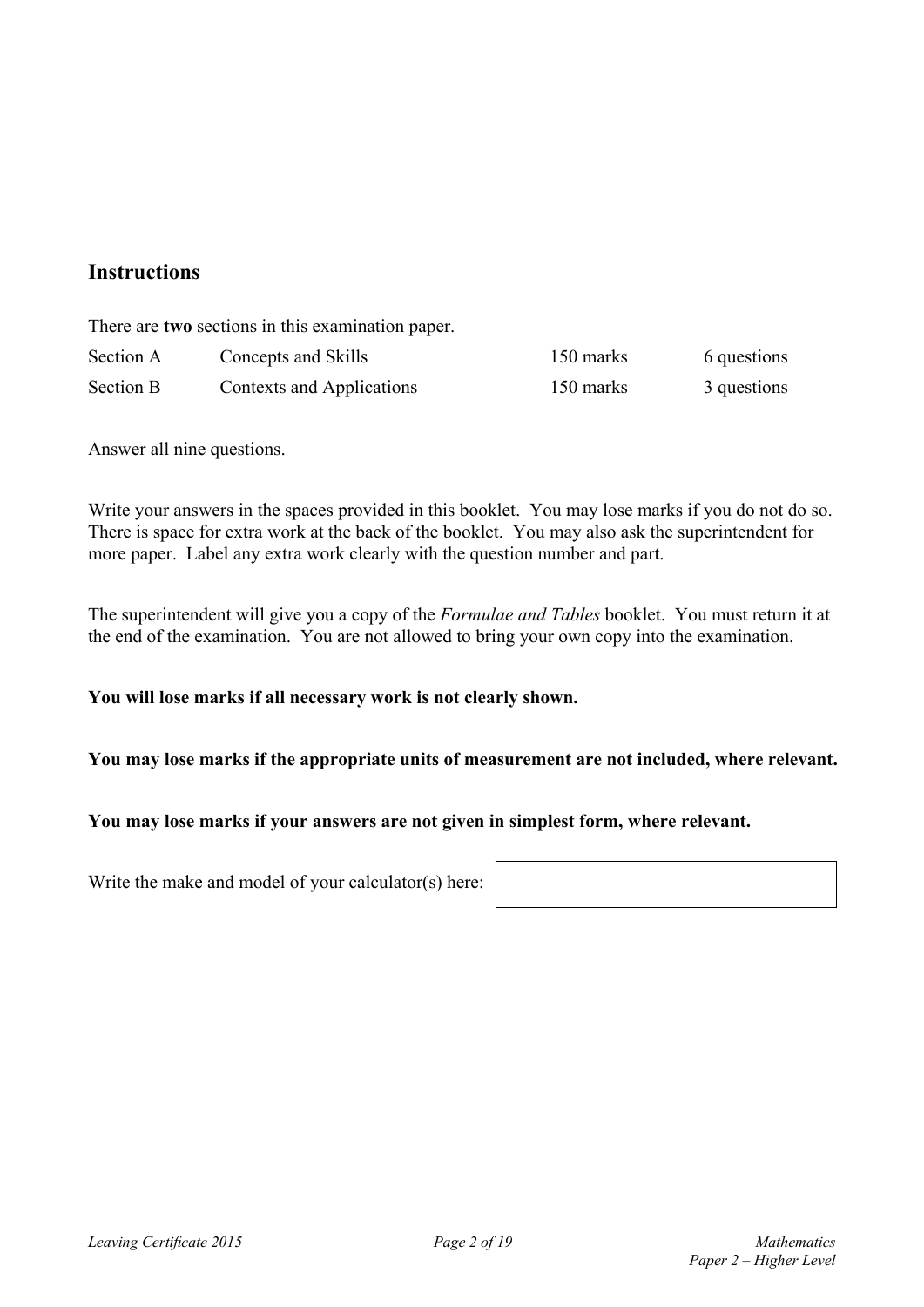Answer **all six** questions from this section.

An experiment consists of throwing two fair, standard, six-sided dice and noting the sum of the two numbers thrown. If the sum is 9 or greater it is recorded as a "win" (W). If the sum is 8 or less it is recorded as a "loss" (L).

**(a)** Complete the table below to show all possible outcomes of the experiment.

|       |             |   | Die 2 |  |   |
|-------|-------------|---|-------|--|---|
|       |             | ⌒ | ◠     |  |   |
|       |             |   |       |  |   |
|       | ◠           |   |       |  |   |
|       | ◠           |   |       |  |   |
| Die 1 |             |   |       |  |   |
|       |             |   |       |  | W |
|       | $\mathbf b$ |   |       |  |   |

**(b) (i)** Find the probability of a win on one throw of the two dice.

|  |  |  | the contract of the contract of the contract of |  |  |                                     | the contract of the contract of the contract of |  |                                                                                 |                                                 |  |  |  |  |  |  |  |
|--|--|--|-------------------------------------------------|--|--|-------------------------------------|-------------------------------------------------|--|---------------------------------------------------------------------------------|-------------------------------------------------|--|--|--|--|--|--|--|
|  |  |  |                                                 |  |  | the contract of the contract of the |                                                 |  | the contract of the contract of the contract of the contract of the contract of | the contract of the contract of the contract of |  |  |  |  |  |  |  |

 **(ii)** Find the probability that each of 3 successive throws of the two dice results in a loss. Give your answer correct to four decimal places.

| the contract of the con- | The Contract of the |  |  |  | the contract of the con- |  |  | and the company of the company |  |  | the contract of the contract of |  |  |  | the contract of the contract of |  | the control of the control of |
|--------------------------|---------------------|--|--|--|--------------------------|--|--|--------------------------------|--|--|---------------------------------|--|--|--|---------------------------------|--|-------------------------------|

**(c)** The experiment is repeated until a total of 3 wins occur. Find the probability that the third win occurs on the tenth throw of the two dice. Give your answer correct to four decimal places.

page running

#### **Question 1 (25 marks)**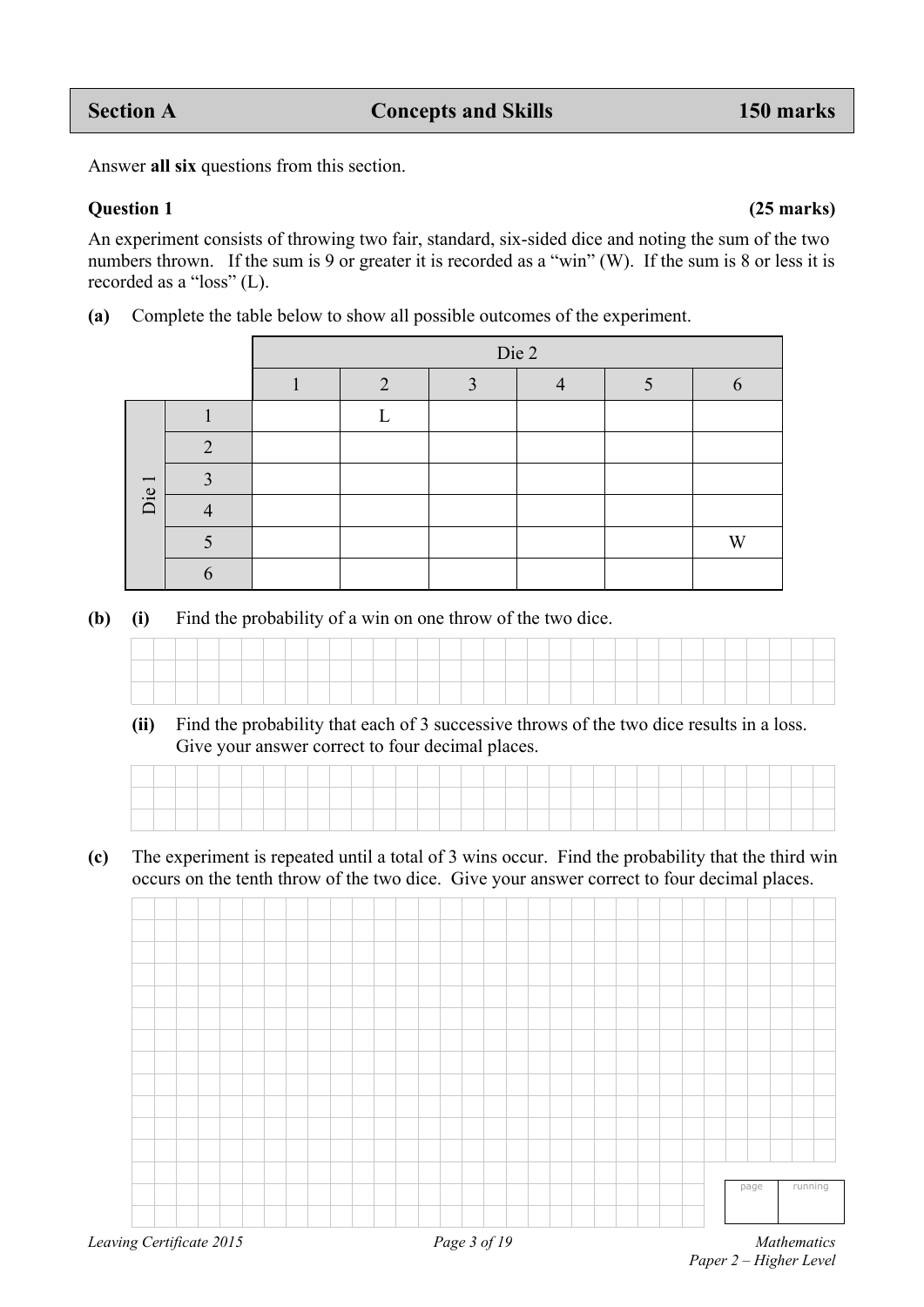#### **Question 2 (25 marks)**

A survey of 100 shoppers, randomly selected from a large number of Saturday supermarket shoppers, showed that the mean shopping spend was  $\epsilon$ 90.45. The standard deviation of this sample was  $\epsilon$ 20.73.

**(a)** Find a 95% confidence interval for the mean amount spent in a supermarket on that Saturday.

**(b)** A supermarket has claimed that the mean amount spent by shoppers on a Saturday is  $\epsilon$ 94. Based on the survey, test the supermarket's claim using a 5% level of significance. Clearly state your null hypothesis, your alternative hypothesis, and your conclusion.



**(c)** Find the *p-*value of the test you performed in part **(b)** above and explain what this value represents in the context of the question.

| $p$ -value:  |  |  |
|--------------|--|--|
|              |  |  |
|              |  |  |
|              |  |  |
| Explanation: |  |  |
|              |  |  |
|              |  |  |
|              |  |  |
|              |  |  |
|              |  |  |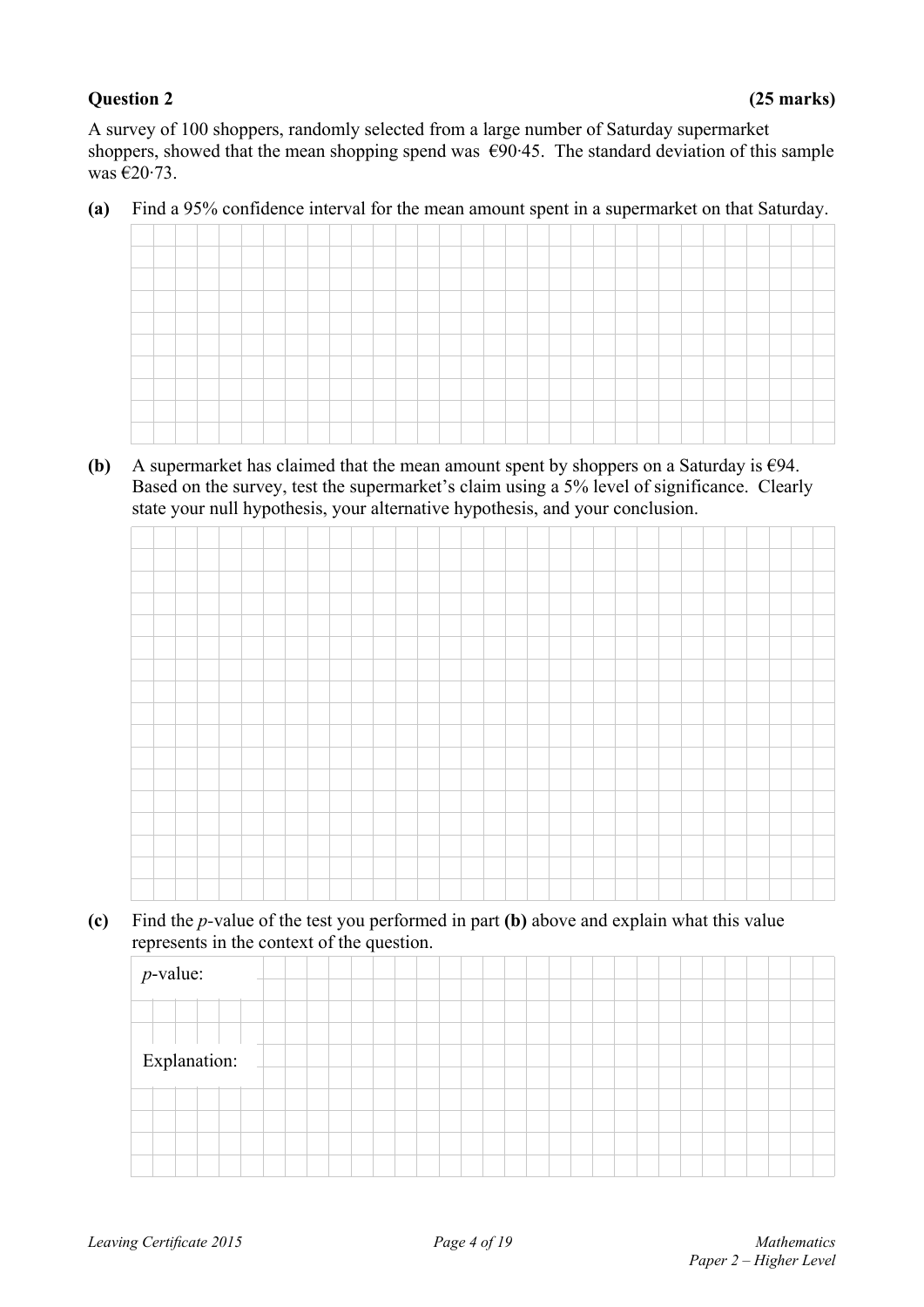#### **Question 3 (25 marks)**

**(a)** The co-ordinates of two points are  $A(4, -1)$  and  $B(7, t)$ .

### The line  $l_1$ :  $3x - 4y - 12 = 0$  is perpendicular to *AB*. Find the value of *t*.

| -                             |  |  |  |  |  |  |  |  |  |  |         |  |  |  |  |  |
|-------------------------------|--|--|--|--|--|--|--|--|--|--|---------|--|--|--|--|--|
| the company of the company of |  |  |  |  |  |  |  |  |  |  | _______ |  |  |  |  |  |
| <b>Services</b>               |  |  |  |  |  |  |  |  |  |  |         |  |  |  |  |  |
|                               |  |  |  |  |  |  |  |  |  |  |         |  |  |  |  |  |
|                               |  |  |  |  |  |  |  |  |  |  |         |  |  |  |  |  |
|                               |  |  |  |  |  |  |  |  |  |  |         |  |  |  |  |  |

**(b)** Find, in terms of *k*, the distance between the point  $P(10, k)$  and  $l_1$ .



- (c) *P*(10, k) is on a bisector of the angles between the lines  $l_1$  and  $l_2$ : 5x + 12y 20 = 0.
	- **(i)** Find the possible values of *k*.

### (ii) If  $k > 0$ , find the distance from *P* to  $l_1$ .

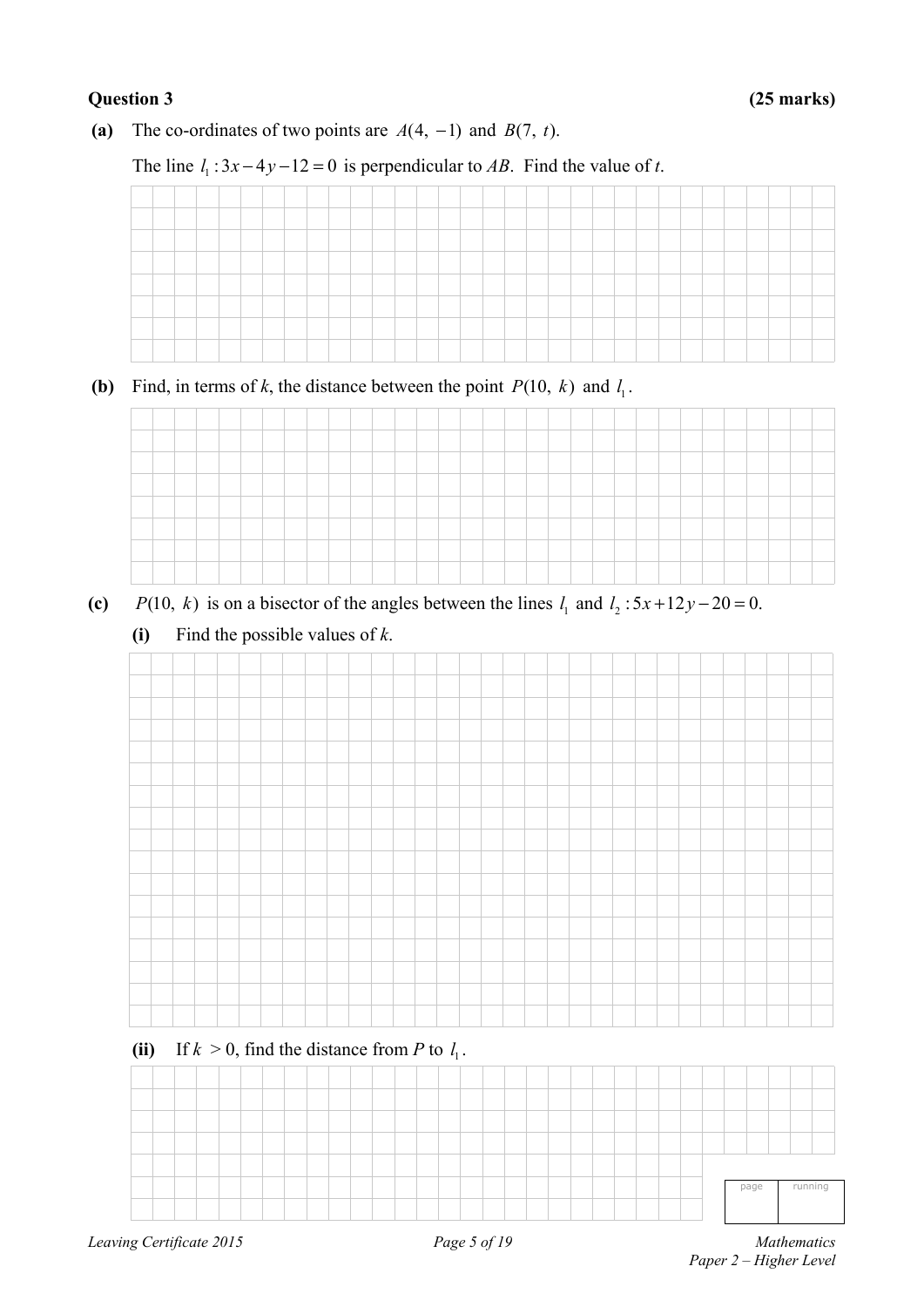#### **Question 4 (25 marks)**

Two circles *s* and *c* touch internally at *B*, as shown.

- **(a)** The equation of the circle *s* is
	- $(x-1)^2 + (y+6)^2 = 360.$

Write down the co-ordinates of the centre of *s*.

Centre:

Write down the radius of *s* in the form  $a\sqrt{10}$ , where  $a \in \mathbb{N}$ .

Radius:

**(b) (i)** The point *K* is the centre of circle *c*. The radius of *c* is one-third the radius of *s*. The co-ordinates of *B* are (7, 12). Find the co-ordinates of *K*.



**(ii)** Find the equation of *c*.

|  |  | ______ |  |  |                                                                                                                 |  |  |  |  |  |  | ___ |  |  |  |  |  |
|--|--|--------|--|--|-----------------------------------------------------------------------------------------------------------------|--|--|--|--|--|--|-----|--|--|--|--|--|
|  |  |        |  |  | the contract of the contract of the contract of the contract of the contract of the contract of the contract of |  |  |  |  |  |  |     |  |  |  |  |  |
|  |  |        |  |  |                                                                                                                 |  |  |  |  |  |  |     |  |  |  |  |  |
|  |  |        |  |  |                                                                                                                 |  |  |  |  |  |  |     |  |  |  |  |  |
|  |  |        |  |  |                                                                                                                 |  |  |  |  |  |  |     |  |  |  |  |  |
|  |  |        |  |  |                                                                                                                 |  |  |  |  |  |  |     |  |  |  |  |  |
|  |  |        |  |  |                                                                                                                 |  |  |  |  |  |  |     |  |  |  |  |  |
|  |  |        |  |  |                                                                                                                 |  |  |  |  |  |  |     |  |  |  |  |  |

#### **(c)** Find the equation of the common tangent at *B*. Give your answer in the form  $ax + by + c = 0$ , where  $a, b, c \in \mathbb{Z}$ .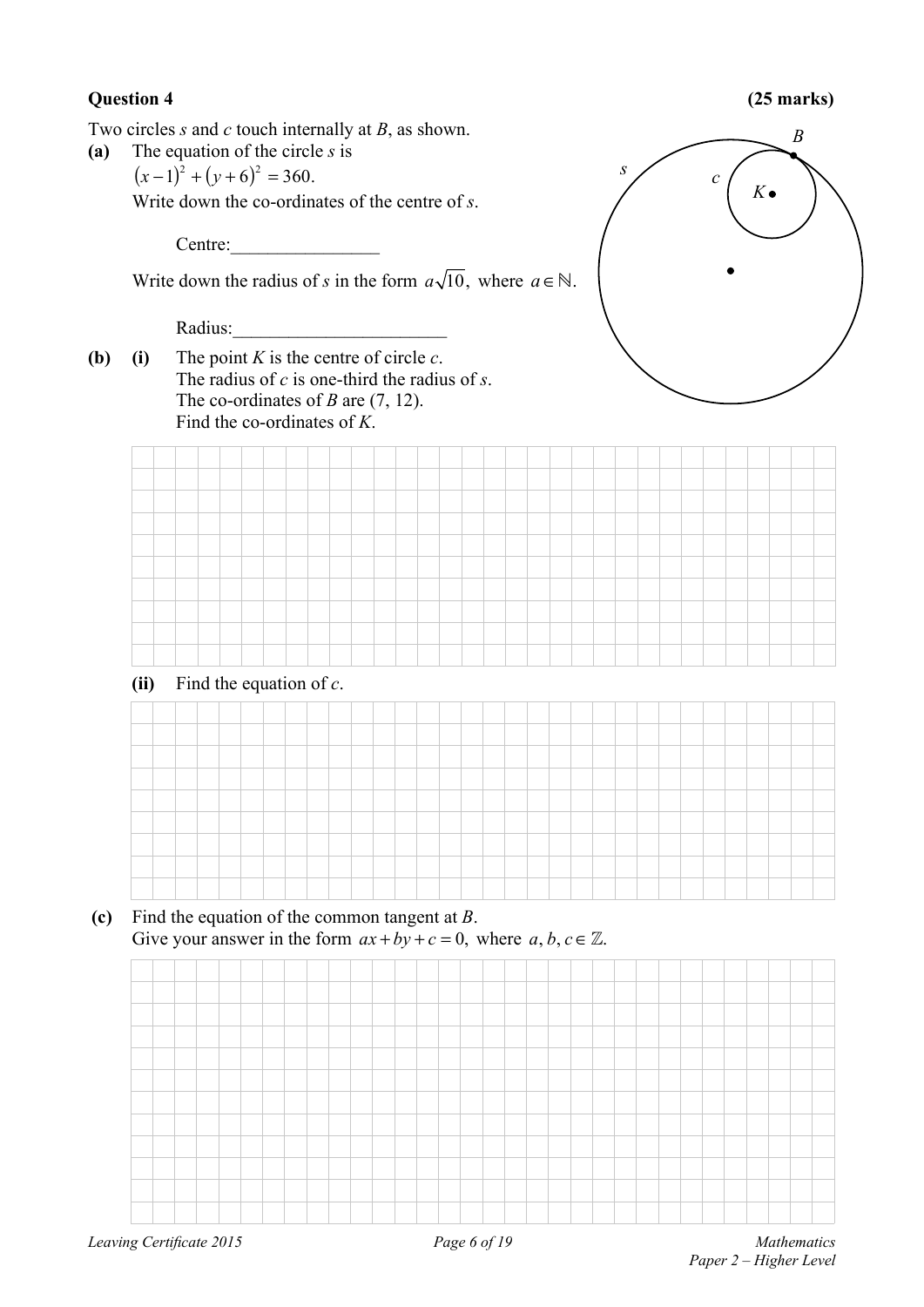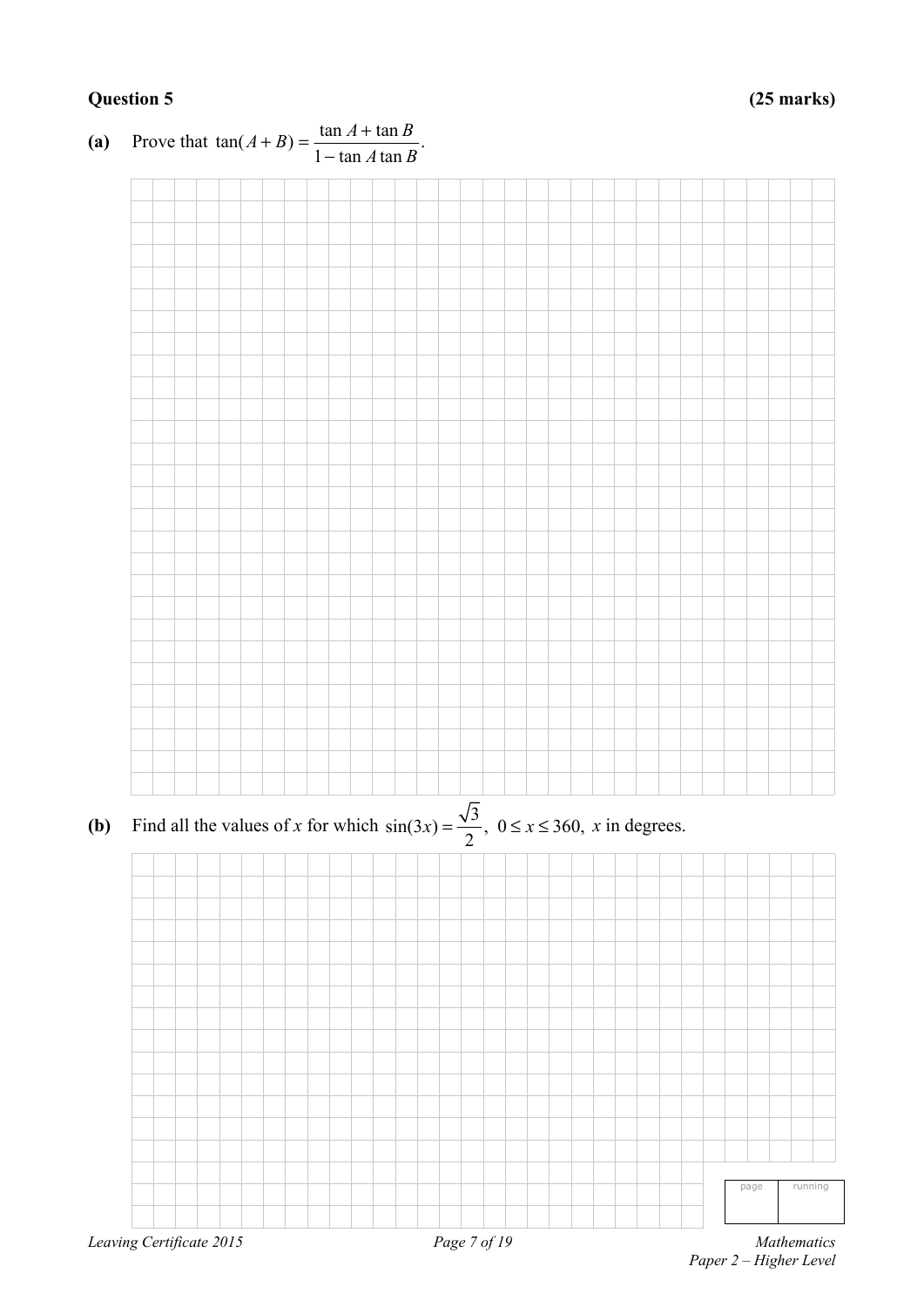### **Question 6 (25 marks)**

**(a)** Construct the centroid of the triangle *ABC* below. Show all construction lines. (Where measurement is used, show all relevant measurements and calculations clearly.)

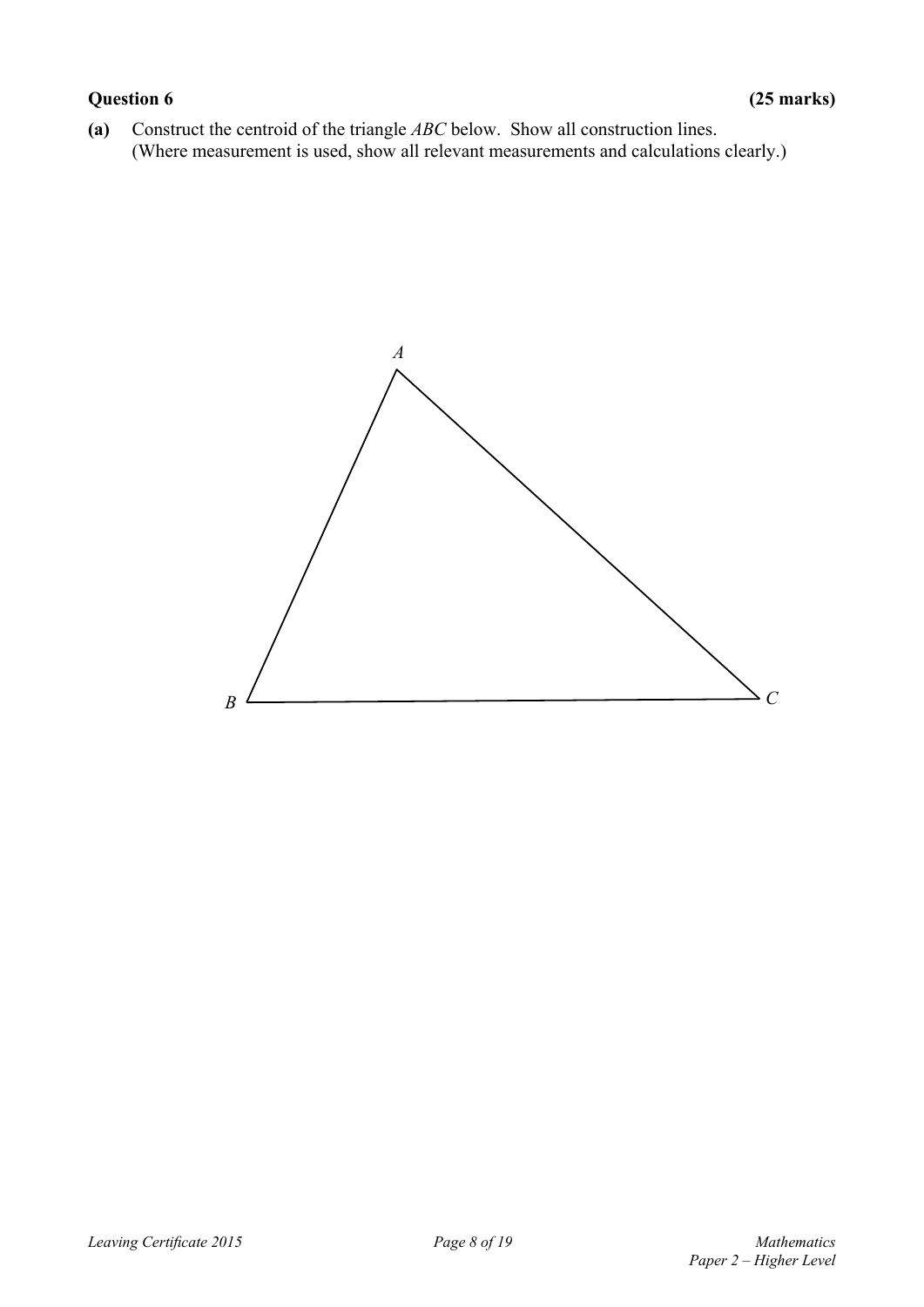**(b)** Prove that, if three parallel lines cut off equal segments on some transversal line, then they will cut off equal segments on any other transversal line.

*Diagram*:

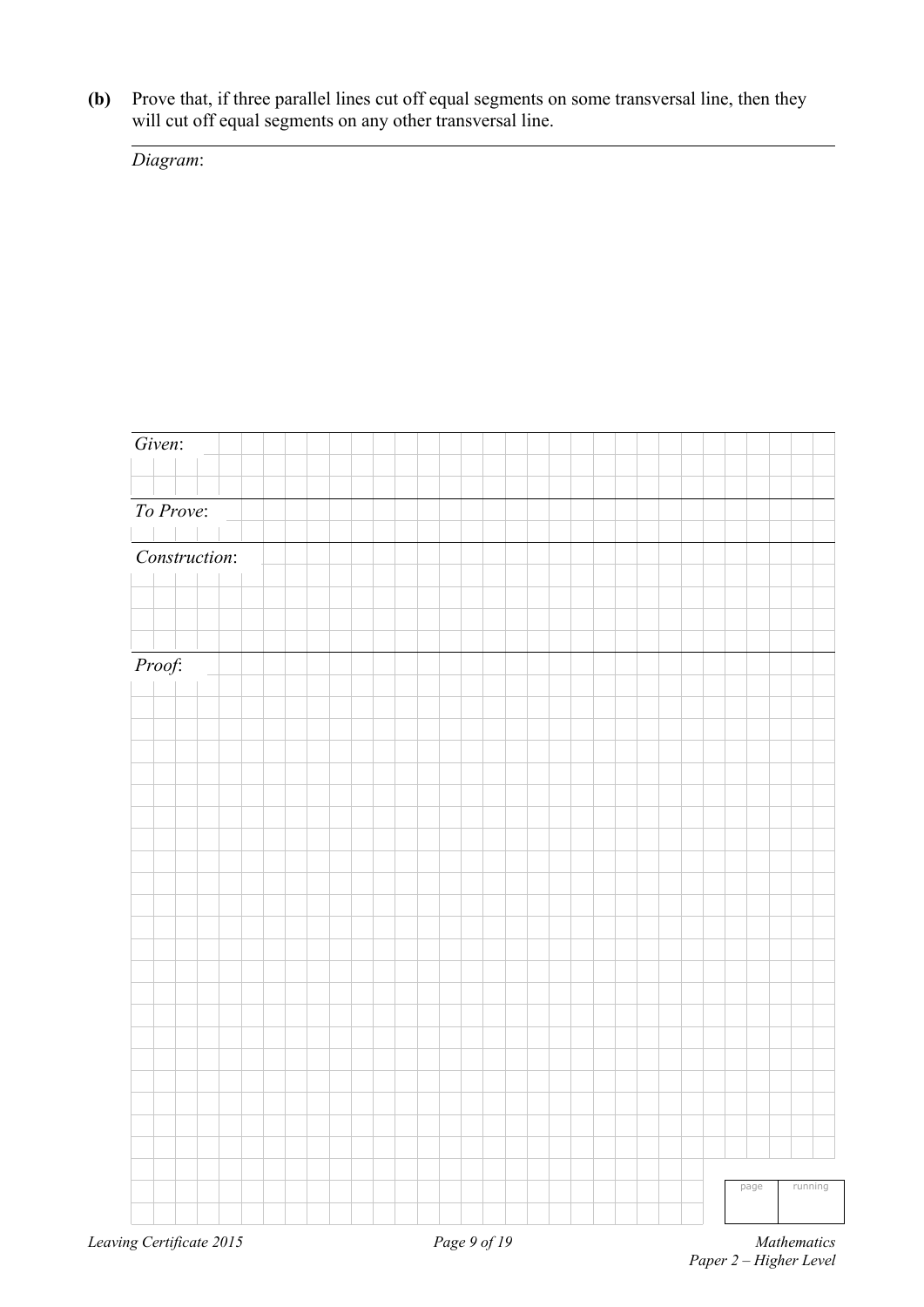Answer **all three** questions from this section.

#### **Question 7 (40 marks)**

A flat machine part consists of two circular ends attached to a plate, as shown (diagram not to scale). The sides of the plate, *HK* and *PQ*, are tangential to each circle.

The larger circle has centre *A* and radius 4*r* cm.

The smaller circle has centre *B* and radius *r* cm.

The length of  $[HK]$  is 8*r* cm and  $|AB| = 20\sqrt{73}$  cm.



**(a)** Find *r*, the radius of the smaller circle. (Hint: Draw *BT*  $||KH$ ,  $T \in AH$ .)

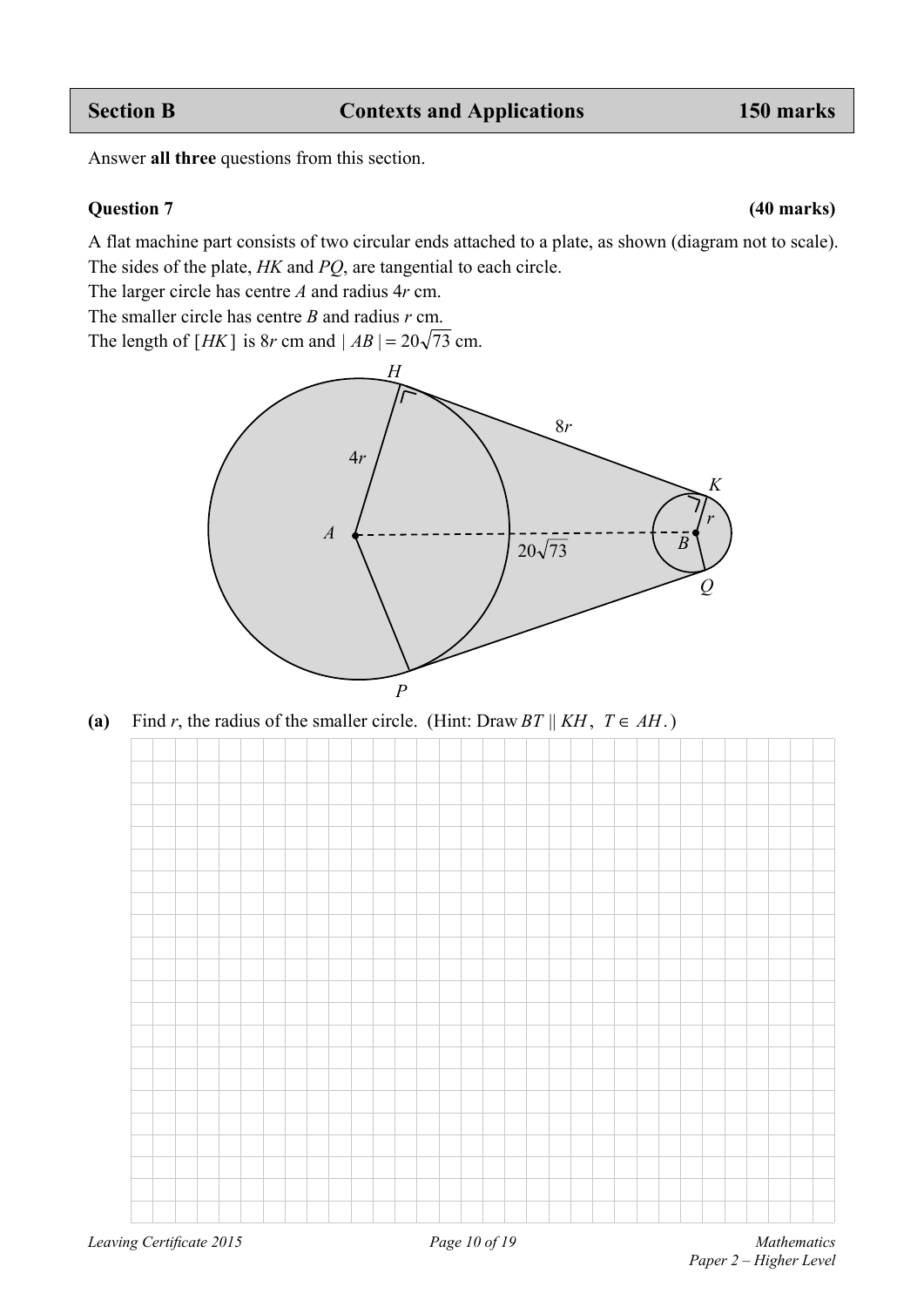### **(b)** Find the area of the quadrilateral *ABKH*.

### **(c) (i)** Find  $|\angle HAP|$ , in degrees, correct to one decimal place.

| __ |  |  |  |  |  |  |  |  |  |  |  |  |  |  |  |  |
|----|--|--|--|--|--|--|--|--|--|--|--|--|--|--|--|--|
|    |  |  |  |  |  |  |  |  |  |  |  |  |  |  |  |  |
| -- |  |  |  |  |  |  |  |  |  |  |  |  |  |  |  |  |
|    |  |  |  |  |  |  |  |  |  |  |  |  |  |  |  |  |
|    |  |  |  |  |  |  |  |  |  |  |  |  |  |  |  |  |

#### (ii) Find the area of the machine part, correct to the nearest  $\text{cm}^2$ .



*Paper 2 – Higher Level*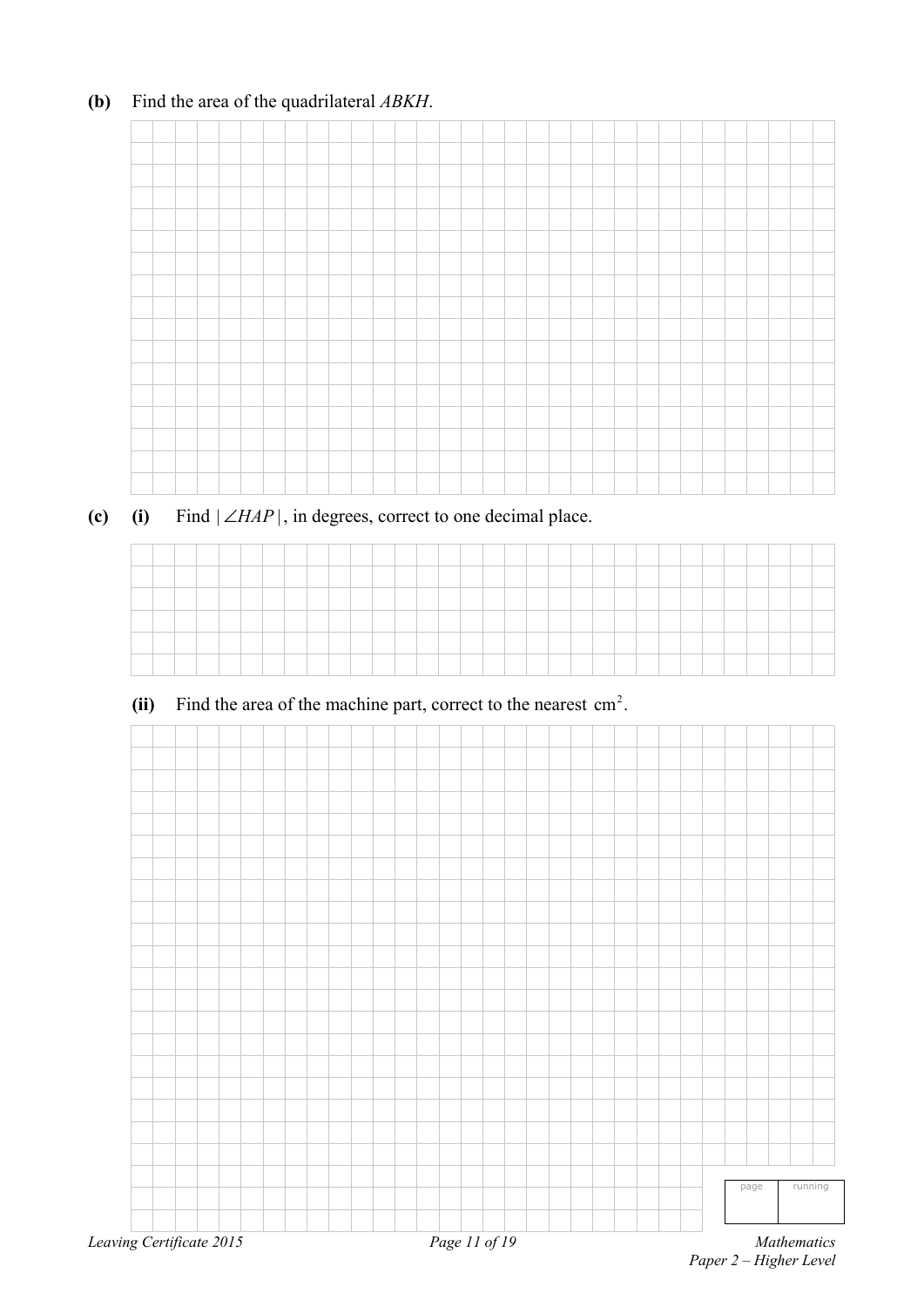#### **Question 8 (65 marks)**

In basketball, players often have to take free throws. When Michael takes his first free throw in any game, the probability that he is successful is  $0.7$ .

For all subsequent free throws in the game, the probability that he is successful is:

- 0·8 if he has been successful on the previous throw
- 0·6 if he has been unsuccessful on the previous throw.
- **(a)** Find the probability that Michael is successful (S) with all three of his first three free throws in a game.

| $P(S, S, S) =$ |  |  |  |  |  |  |  |  |  |  |  |  |  |  |  |
|----------------|--|--|--|--|--|--|--|--|--|--|--|--|--|--|--|
|                |  |  |  |  |  |  |  |  |  |  |  |  |  |  |  |
|                |  |  |  |  |  |  |  |  |  |  |  |  |  |  |  |
|                |  |  |  |  |  |  |  |  |  |  |  |  |  |  |  |
|                |  |  |  |  |  |  |  |  |  |  |  |  |  |  |  |
|                |  |  |  |  |  |  |  |  |  |  |  |  |  |  |  |

**(b)** Find the probability that Michael is unsuccessful (U) with his first two free throws and successful with the third.

| $P(U, U, S) =$ |  |  |  |  |  |  |  |  |  |  |  |  |  |  |  |
|----------------|--|--|--|--|--|--|--|--|--|--|--|--|--|--|--|
|                |  |  |  |  |  |  |  |  |  |  |  |  |  |  |  |
|                |  |  |  |  |  |  |  |  |  |  |  |  |  |  |  |
|                |  |  |  |  |  |  |  |  |  |  |  |  |  |  |  |
|                |  |  |  |  |  |  |  |  |  |  |  |  |  |  |  |
|                |  |  |  |  |  |  |  |  |  |  |  |  |  |  |  |

**(c)** List all the ways that Michael could be successful with his third free throw in a game and hence find the probability that Michael is successful with his third free throw.

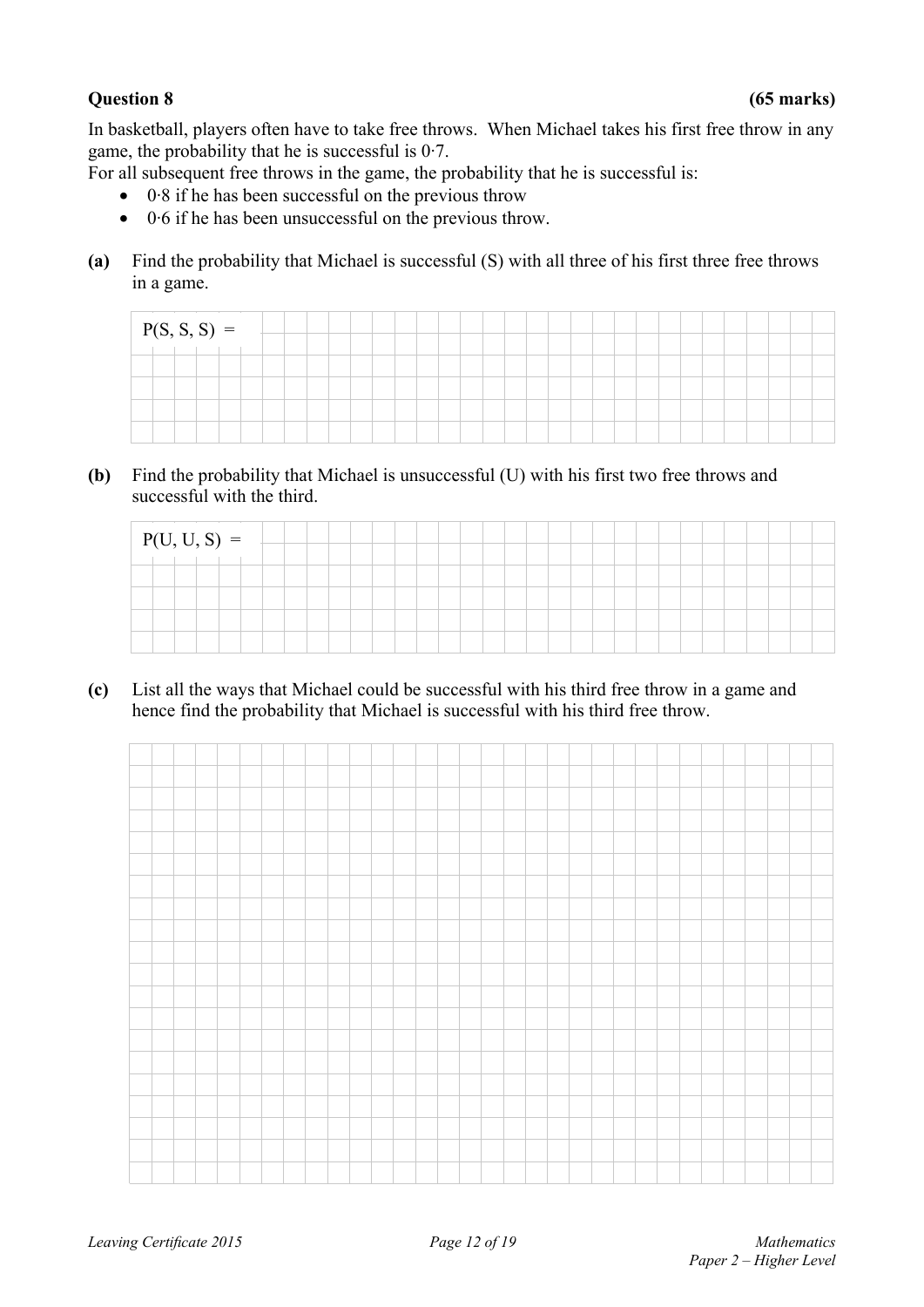(d) (i) Let  $p_n$  be the probability that Michael is successful with his  $n^{\text{th}}$  free throw in the game (and hence  $(1-p_n)$  is the probability that Michael is unsuccessful with his  $n^{\text{th}}$  free throw). Show that  $p_{n+1} = 0.6 + 0.2 p_n$ .



**(ii)** Assume that *p* is Michael's success rate in the long run; that is, for large values of *n*, we have  $p_{n+1} \approx p_n \approx p$ .





- **(e)** For all positive integers *n*, let  $a_n = p p_n$ , where  $p = 0.75$  as above.
- (i) Use the ratio  $\frac{a_{n+1}}{a_n}$  to show that  $a_n$  is a geometric sequence with common ratio  $\frac{1}{5}$ .

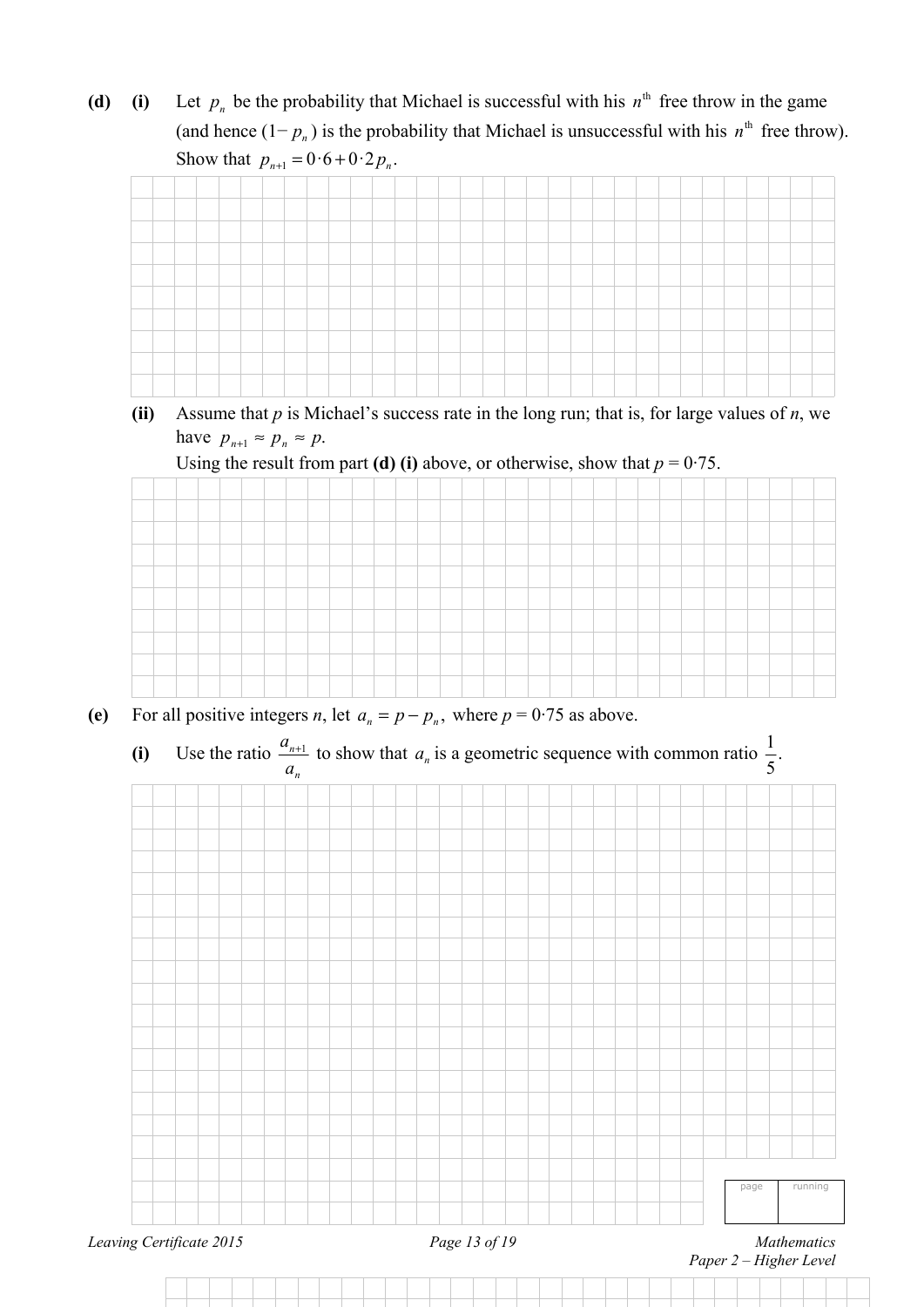### (ii) Find the smallest value of *n* for which  $p - p_n < 0.00001$ .



- **(f)** You arrive at a game in which Michael is playing. You know that he has already taken many free throws, but you do not know what pattern of success he has had.
	- **(i)** Based on this knowledge, what is your estimate of the probability that Michael will be successful with his next free throw in the game?

Answer: \_\_\_\_\_\_\_\_\_\_\_\_\_\_\_

**(ii)** Why would it **not** be appropriate to consider Michael's subsequent free throws in the game as a sequence of Bernoulli trials?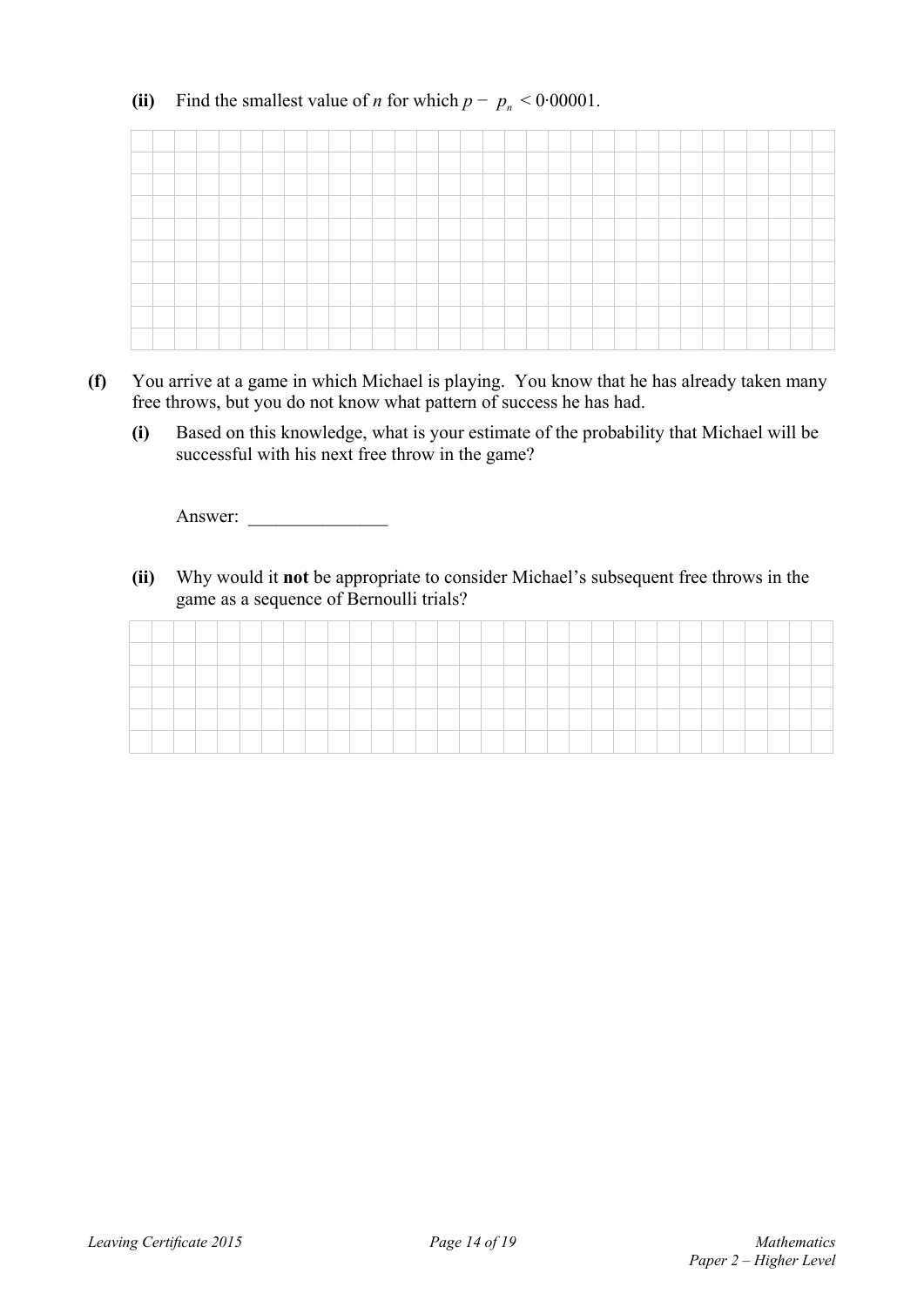#### **Question 9 (45 marks)**

**(a)** Joan is playing golf. She is 150 m from the centre of a circular green of diameter 30 m. The diagram shows the range of directions in which Joan can hit the ball so that it could land on the green. Find  $\alpha$ , the measure of the angle of this range of directions. Give your answer, in degrees, correct to one decimal place.



**(b)** At the next hole, Joan, at *T*, attempts to hit the ball in the direction of the hole *H*. Her shot is off target and the ball lands at *A*, a distance of 190 metres from *T*, where  $|\angle ATH| = 18^\circ$ .  $|TH|$  is 385 metres. Find  $|AH|$ , the distance from the ball to the hole, correct to the nearest metre.



page running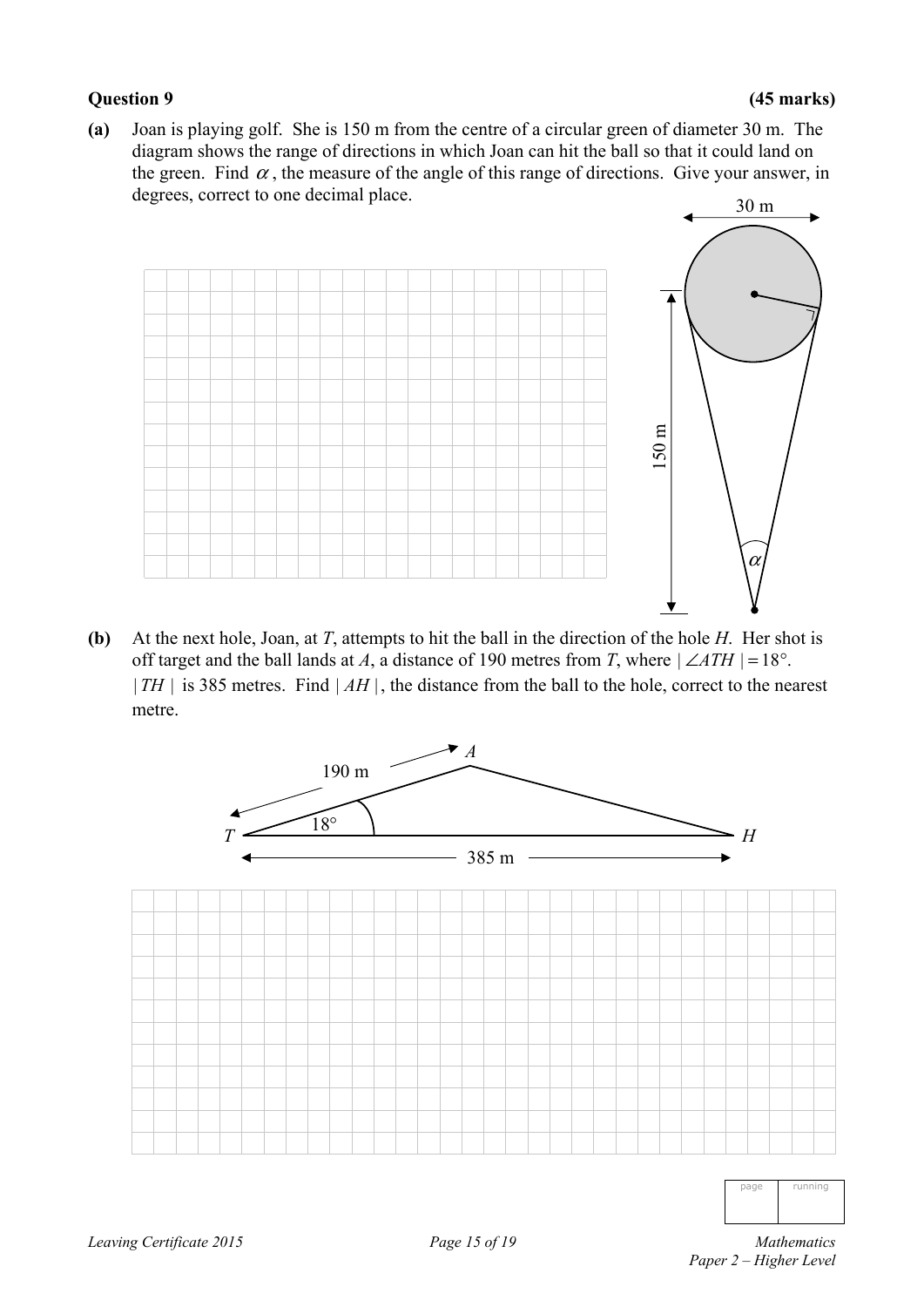**(c)** At another hole, where the ground is not level, Joan hits the ball from *K*, as shown. The ball lands at *B*. The height of the ball, in metres, above the horizontal line *OB* is given by

$$
h = -6t^2 + 22t + 8
$$

where *t* is the time in seconds after the ball is struck and *h* is the height of the ball.







(ii) The horizontal speed of the ball over the straight distance  $[OB]$  is a constant 38 m s<sup>-1</sup>. Find the angle of elevation of *K* from *B*, correct to the nearest degree.

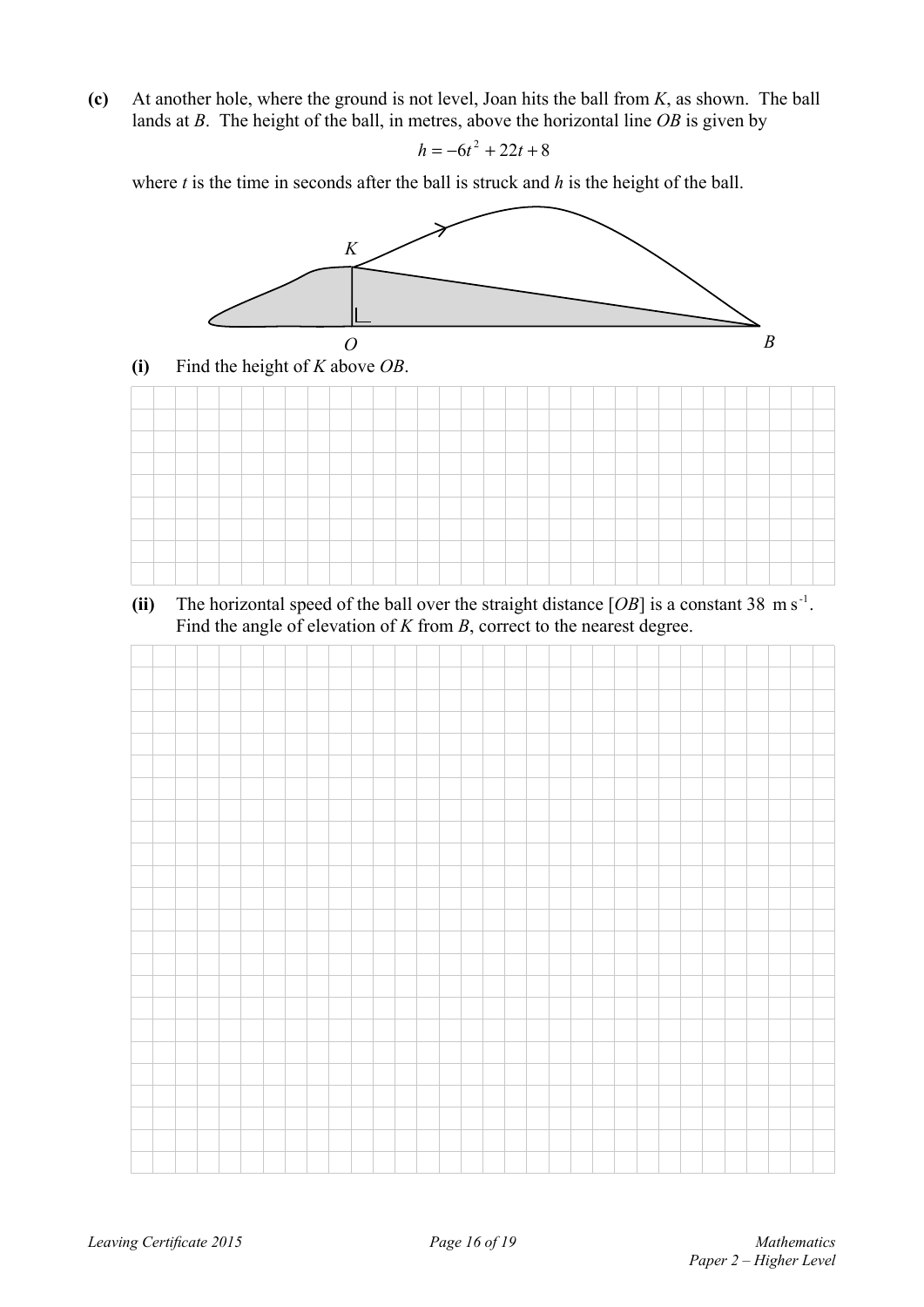**(d)** At a later hole, Joan's first shot lands at the point *G*, on ground that is sloping downwards, as shown. A vertical tree, [*CE*], 25 metres high, stands between *G* and the hole. The distance, | *GC* |, from the ball to the bottom of the tree is also 25 metres.

The angle of elevation at *G* to the top of the tree, *E*, is  $\theta$ , where  $\theta = \tan^{-1} \frac{1}{2}$ . 2  $\theta = \tan^{-1} \frac{1}{2}$ . The height of the top of the tree above the horizontal, *GD*, is *h* metres and  $|GD| = d$  metres.



**(i)** Write *d* and  $|CD|$  in terms of *h*.

**(ii)** Hence, or otherwise, find *h*.



|      | running |
|------|---------|
| nage |         |
|      |         |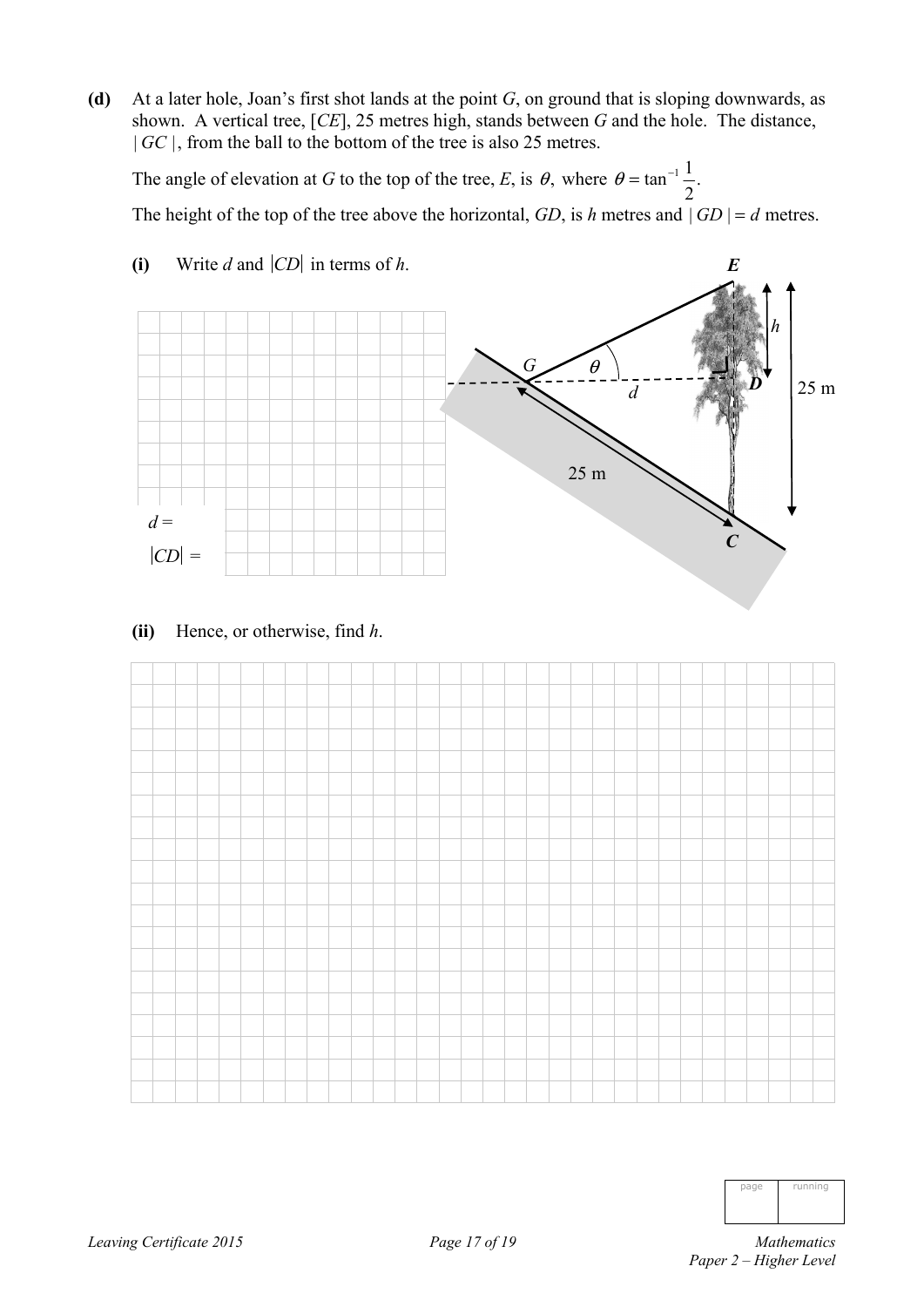### You may use this page for extra work.

| Leaving Certificate 2015 |  |  |  |  |  | Page 18 of 19 |  |  |  |  |  |  |  | Mathematics |
|--------------------------|--|--|--|--|--|---------------|--|--|--|--|--|--|--|-------------|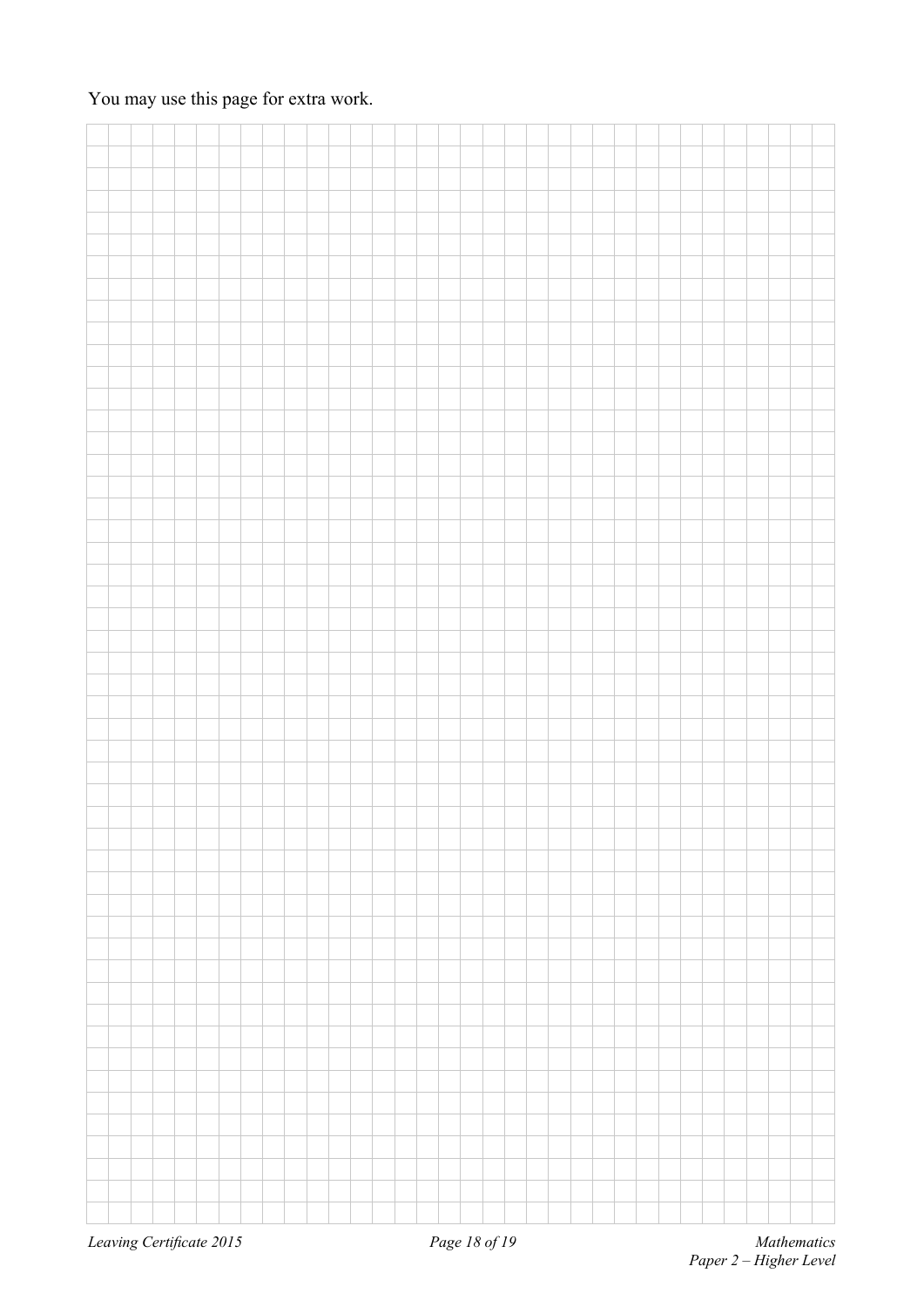### You may use this page for extra work.

| Leaving Certificate 2015 |  |  |  |  |  |  |  | Page 19 of 19 |  |  |  |  |  |      |  | Mathematics |
|--------------------------|--|--|--|--|--|--|--|---------------|--|--|--|--|--|------|--|-------------|
|                          |  |  |  |  |  |  |  |               |  |  |  |  |  | page |  | running     |
|                          |  |  |  |  |  |  |  |               |  |  |  |  |  |      |  |             |
|                          |  |  |  |  |  |  |  |               |  |  |  |  |  |      |  |             |
|                          |  |  |  |  |  |  |  |               |  |  |  |  |  |      |  |             |
|                          |  |  |  |  |  |  |  |               |  |  |  |  |  |      |  |             |
|                          |  |  |  |  |  |  |  |               |  |  |  |  |  |      |  |             |
|                          |  |  |  |  |  |  |  |               |  |  |  |  |  |      |  |             |
|                          |  |  |  |  |  |  |  |               |  |  |  |  |  |      |  |             |
|                          |  |  |  |  |  |  |  |               |  |  |  |  |  |      |  |             |
|                          |  |  |  |  |  |  |  |               |  |  |  |  |  |      |  |             |
|                          |  |  |  |  |  |  |  |               |  |  |  |  |  |      |  |             |
|                          |  |  |  |  |  |  |  |               |  |  |  |  |  |      |  |             |
|                          |  |  |  |  |  |  |  |               |  |  |  |  |  |      |  |             |
|                          |  |  |  |  |  |  |  |               |  |  |  |  |  |      |  |             |
|                          |  |  |  |  |  |  |  |               |  |  |  |  |  |      |  |             |
|                          |  |  |  |  |  |  |  |               |  |  |  |  |  |      |  |             |
|                          |  |  |  |  |  |  |  |               |  |  |  |  |  |      |  |             |
|                          |  |  |  |  |  |  |  |               |  |  |  |  |  |      |  |             |
|                          |  |  |  |  |  |  |  |               |  |  |  |  |  |      |  |             |
|                          |  |  |  |  |  |  |  |               |  |  |  |  |  |      |  |             |
|                          |  |  |  |  |  |  |  |               |  |  |  |  |  |      |  |             |
|                          |  |  |  |  |  |  |  |               |  |  |  |  |  |      |  |             |
|                          |  |  |  |  |  |  |  |               |  |  |  |  |  |      |  |             |
|                          |  |  |  |  |  |  |  |               |  |  |  |  |  |      |  |             |
|                          |  |  |  |  |  |  |  |               |  |  |  |  |  |      |  |             |
|                          |  |  |  |  |  |  |  |               |  |  |  |  |  |      |  |             |
|                          |  |  |  |  |  |  |  |               |  |  |  |  |  |      |  |             |
|                          |  |  |  |  |  |  |  |               |  |  |  |  |  |      |  |             |
|                          |  |  |  |  |  |  |  |               |  |  |  |  |  |      |  |             |
|                          |  |  |  |  |  |  |  |               |  |  |  |  |  |      |  |             |
|                          |  |  |  |  |  |  |  |               |  |  |  |  |  |      |  |             |
|                          |  |  |  |  |  |  |  |               |  |  |  |  |  |      |  |             |
|                          |  |  |  |  |  |  |  |               |  |  |  |  |  |      |  |             |
|                          |  |  |  |  |  |  |  |               |  |  |  |  |  |      |  |             |
|                          |  |  |  |  |  |  |  |               |  |  |  |  |  |      |  |             |
|                          |  |  |  |  |  |  |  |               |  |  |  |  |  |      |  |             |
|                          |  |  |  |  |  |  |  |               |  |  |  |  |  |      |  |             |
|                          |  |  |  |  |  |  |  |               |  |  |  |  |  |      |  |             |
|                          |  |  |  |  |  |  |  |               |  |  |  |  |  |      |  |             |
|                          |  |  |  |  |  |  |  |               |  |  |  |  |  |      |  |             |
|                          |  |  |  |  |  |  |  |               |  |  |  |  |  |      |  |             |
|                          |  |  |  |  |  |  |  |               |  |  |  |  |  |      |  |             |